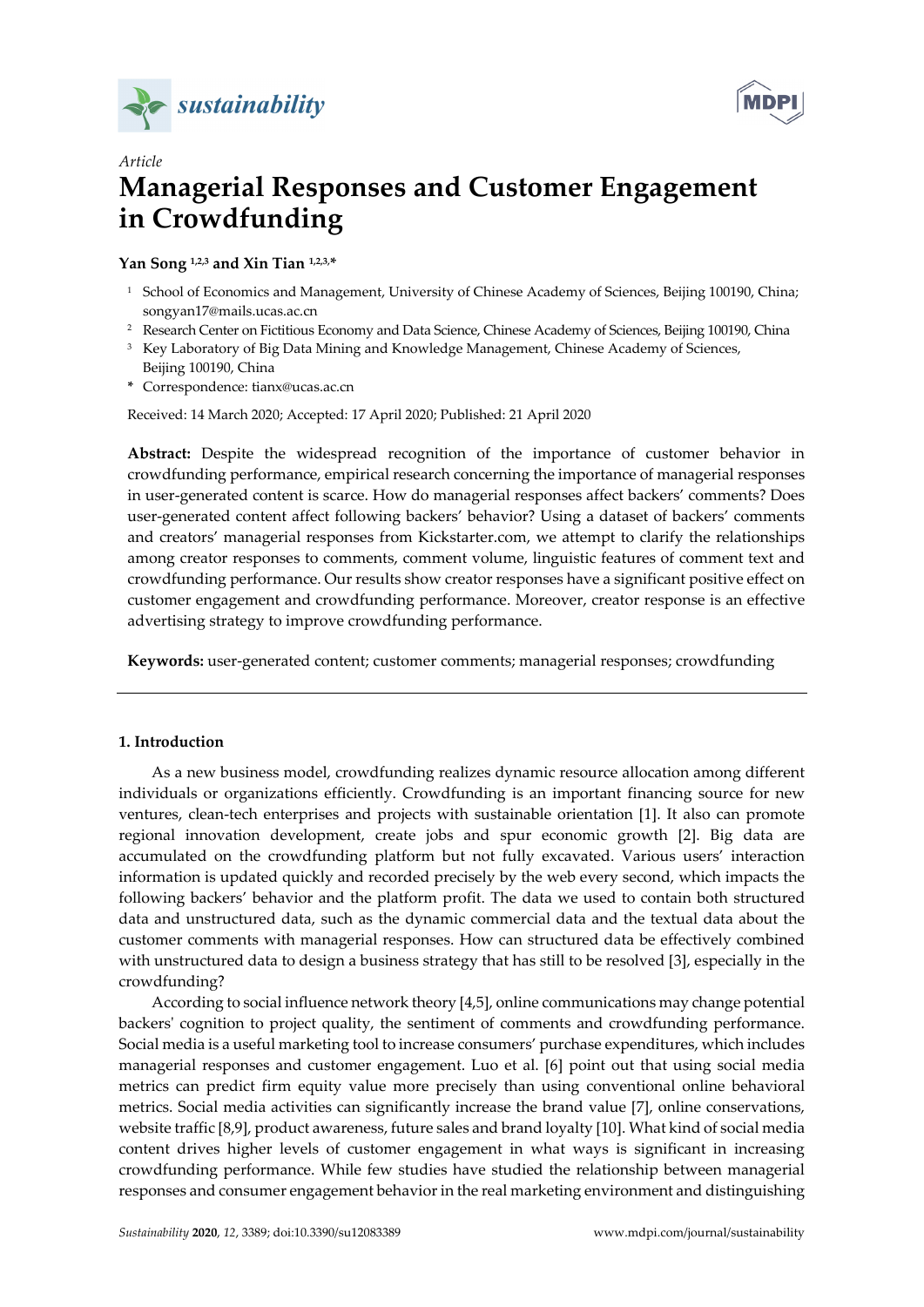the levels of consumer engagement in the crowdfunding process deserves further exploration. We focus on exploiting how do managerial responses influence the following backer comments and how a creator's response style (e.g., responding rate, length and speed) influences the following backers' comment style.

A growing number of studies have confirmed the user-generated content has a significant influence on firm performance. Albuquerque et al. [11] reveal that compared to price promotions, user-generated content has broader effects that impact all customer decisions at the platform. Usergenerated content is a source of acquiring customer needs for product development [12]. Tirunillai and Tellis [13] point out that user-generated content has the strongest relationship with the stock market performance. While the related works in crowdfunding are more focused on marketergenerated content (the project description text), such as topical features from project descriptions and reward descriptions [14], linguistic features from project description [15] and the racial identifiers from the campaign photos and project descriptions [16]. While little researches have studied the relationship between managerial responses and user-generated content in crowdfunding, especially to different textual features. Therefore, we will use text mining techniques and empirical research to study managerial responses and customer engagement in crowdfunding.

Our results demonstrate that the managerial response of project creators has a significant impact on customer engagement behavior about comment volume, length and sentiment. Moreover, managerial responses may also influence crowdfunding performance. Therefore, creators should increase interaction with backers in crowdfunding, encourage backers' engagement behavior, increase response length and respond speed.

The rest of this paper is organized as follows. Section 2 comments the relevant literature. Section 3 presents the hypotheses on how managerial responsiveness may affect customer engagement and the influence of user-generated content on crowdfunding performance. We then develop our research design in Section 4. Section 5 and Section 6 present the empirical results and test the robustness. Finally, a discussion of our findings and managerial implications are included in Section 7.

### **2. Literature Review**

Our research builds on earlier work on crowdfunding, managerial responses and user-generated content.

### *2.1. Crowdfunding*

Crowdfunding can help bring a creative idea into life with a multitude of people. The impact factors of crowdfunding performance include crowdfunding mechanism, project features, creators and backers' characteristics and other environmental factors. The funding will be returned to the backers if the amount pledged is less than the predetermined fundraising goal and once the predetermined goal is met, this project is successful, and the creator can gain all funding. This crowdfunding threshold mechanism has a significant influence on contribution behavior [17]. Burtch et al. [18] propose that delaying the presentation of contributions information to peers induce a net increase in fundraising. The number of reward options [19], public-good-oriented [20], project type and funding level [21], and sustainable development goals [22] also influence contribution decisions in crowdfunding. The characteristics of creators and backers, such as racial discrimination [23], home bias [24], direct and indirect social networks [25], have a significant influence on crowdfunding performance.

The third factor, such as cultural differences [26] and housing prices [27], may also impact the relationship between social media content and customer engagement behavior. For instance, Kang et al. [25] point out that the relationship between social networks and funding performance may be enhanced by lower geographical propinquity. In further research, we will consider whether the other factors of interdisciplinary contexts, as a moderator variable, influence the relationship between social media content and the following customer engagement behavior.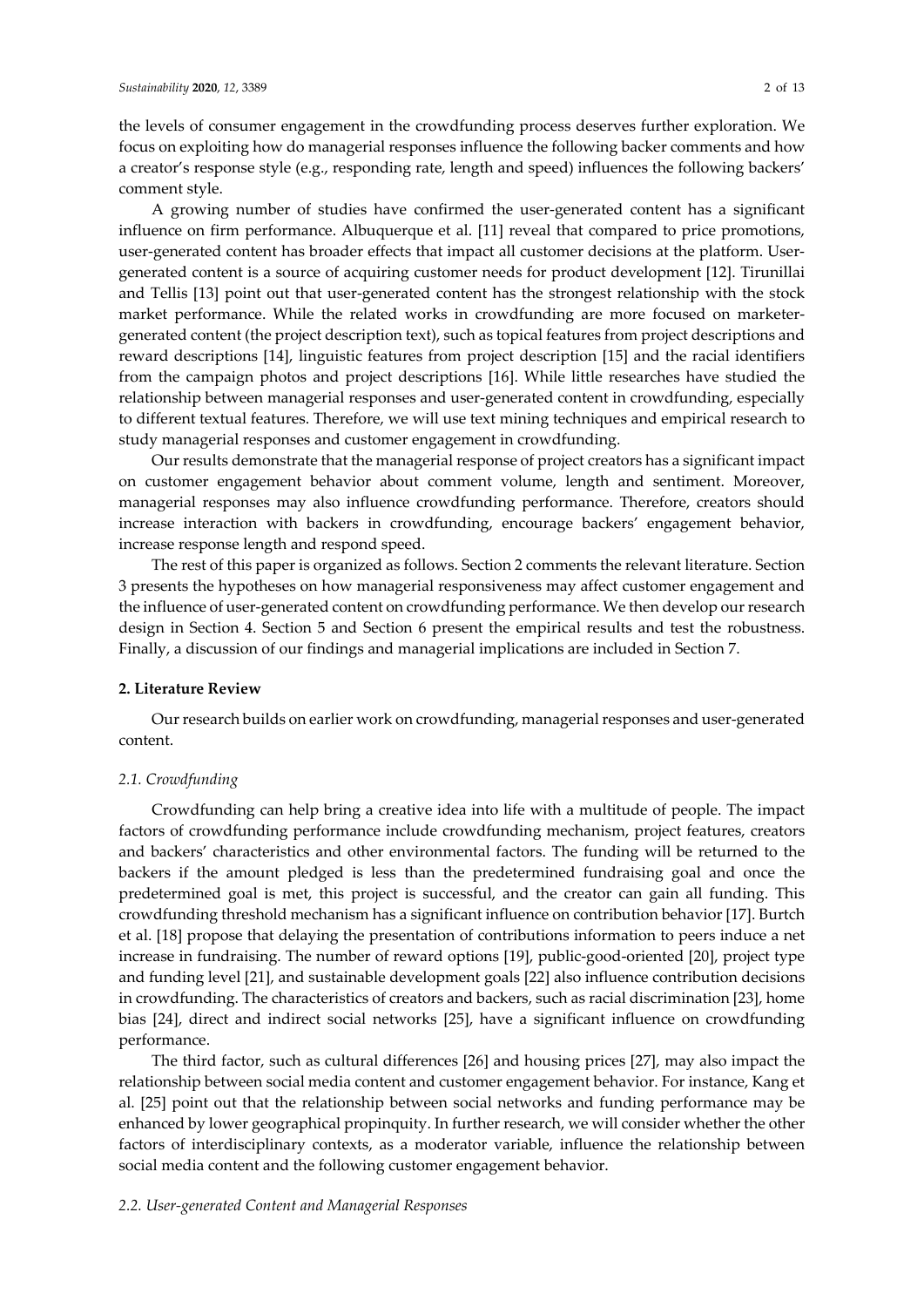Lukyanenko et al. [28] define user-generated content as various forms of digital information produced by the general public. Members of the general public are increasingly creating digital information, which has contributed to a proliferation of user-generated content [29]. User-generated content can be used to insight into changing consumer interests and tastes, influential users, adcampaign effectiveness, how to respond to crises and competitive intelligence [28]. The analytics objectives include conversations, sentiment, influence, engagement and other attributes of usergenerated content on the domains of the platforms themselves [30]. Goh et al. [31] point out that consumers' purchase decisions are influenced by marketer-generated content and user-generated content. Vazquez et al. [32] classify a set of linguistic patterns for each purchase stage based on consumer-generated content and use machine learning algorithms to automatically identify business indicators. Increased social network interaction, promotional content, peer effects, biases of contributors and self-selection may also have a positive effect on the volume of user-generated

content and positive emotion in comment text [33,34]. User-generated content can be used to better understand their customers, develop new products, gain market insight or better manage corporate assets, which has a stronger impact than marketer-generated on consumer's apparel purchase expenditures [29,31]. Lehner [35] finds that crowdfunding is empowered by embracing usergenerated content as guides for investors.

As an effective marketing tool, online comments have a positive effect on funder investment decisions in crowdfunding [36]. Heinonen [37] shows that consumers are seen to be actively contributing to other consumers' activities with the development of digital interactivity. As the number of backer comments increasing, replying to backer comments can be an effective channel to improve backer satisfaction. Previous studies have found that the interaction between creators and backers is positively associated with crowdfunding success [38]. Managerial responses not only influence customers who received the responses but also influence customers who observed the responses [39]. Nania and Sulung [40] indicate that backers' comments and the entrepreneur's replies can reduce information asymmetry, which has a positive effect on crowdfunding performance. The multidimensional social capital theory in the business and management literature suggests that social networks can facilitate resource exchanges and knowledge sharing through structural dimension, relational dimension and cognitive dimension [40]. It is worth noting that this process is dynamic and interactive because social media provides the foundation for building social interaction processes and affect the outcomes of the individual [41], on the other hand, managerial real-time responses may influence customers' future ratings and customer engagement behavior [6,42].

Previous researches have indicated that user-generated content and managerial responses have a significant influence on crowdfunding performance. It is also unclear how do managerial responses influence the following backer comments, and how a creator's response style (e.g., responding rate, length and speed) influences the following backers' comment style. How can structured data be effectively combined with unstructured data to design business strategy in crowdfunding is worth further study.

# **3. Theory and Hypothesis Development**

Little attention in previous studies was paid on how managerial responses affect customer engagement behavior rather than final performance. Therefore, we focus on the effect of creators' responses on backer engagement, including user-generated content and crowdfunding behavior. Figure 1 illustrates the conceptual framework of our research.

Psychological motivations can increase the volume of online reviews [43]. As a customer relationship management channel, managerial responses can satisfy customers' desire for social interaction and feel valued by managers [44]. Creators who are willing to listen and interact can enhance the business trustworthiness and inspire backers to write reviews [6]. That will encourage customers to engage more and write more comments to express their opinions. Moreover, Chevalier et al. [45] point out that there are two types of drives of word of mouth, self-driven and audiencedriven. Audience-driven motivations are enhanced by the managerial response, more and more backers are willing to engage in review activity. The interactions between project creators and backers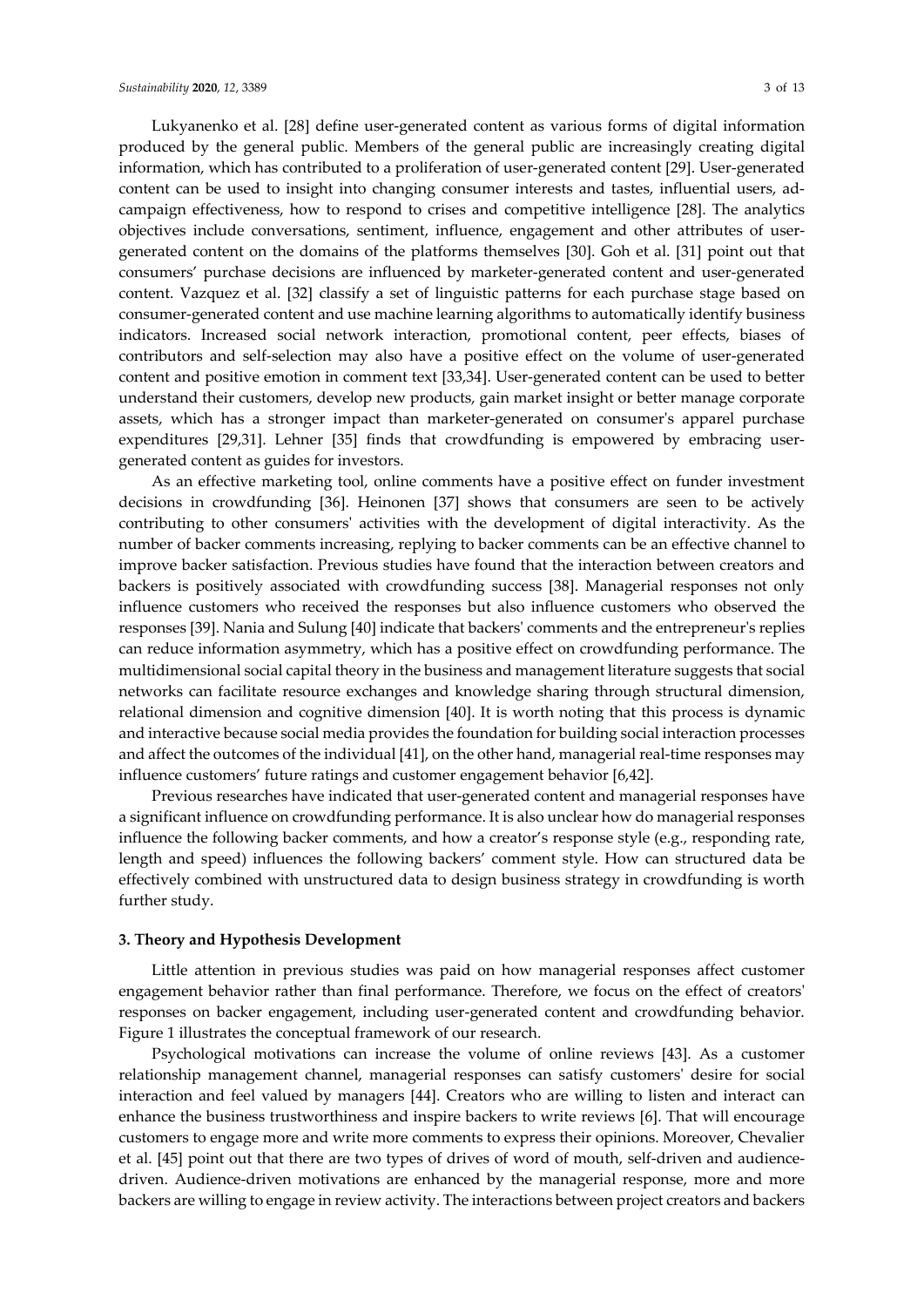may lead to higher backer engagement, which may include writing more comments and funding more. Thus, a higher volume of managerial responses may lead to more comments.



**Figure 1.** Research framework.

As a marketing action, managerial responses affect backer mindset metrics [45]. The quality of projects on a crowdfunding platform is uncertain because of information asymmetry between project creators and backers. Managerial responses may change backers' cognition of project quality, the creator is listening, and the feedback is more likely to impact the project quality. Moreover, managerial responses can make customers who post positive comments feel appreciated, so it will increase positive comments [43]. Seeking recognition from others is one important motivation for users to contribute to online communities [46]. Hence, a higher volume of managerial responses may increase the volume of positive customer comments.

Managerial responses may make backers feel the manager is the audience of their comments, then stimulating backers to put more effort into commenting, as measured by writing longer comments [47]. Moreover, if customers were to voice their opinions that were posted by other customers and been responded by managers, they would feel it necessary to describe this opinion in more detail rather than repeating this opinion [48]. In other words, a higher volume of managerial responses can motivate backers to write comments more detail and longer.

Therefore, we propose the following hypothesis.

**Hypothesis 1 (H1).** (a) *The volume of managerial responses has a positive effect on the volume of customer comments.* (b) *The volume of managerial responses has a positive effect on the volume of positive customer comments*. (c) *The volume of managerial responses has a positive effect on the length of customer comments.*

The length of managerial responses means the informational volume of responses [6]. Longer managerial responses suggest managers are willing to spend more effort and time on backers' suggestions, which will make backers feel their comments valued and motivate backers to engage more in crowdfunding. In addition, as a form of service recovery, managerial responses can change customer satisfaction and have a more positive impact on low satisfaction customers [39]. Therefore, longer managerial responses may lead to more comments, more positive comments and long comments. We thus propose the following hypothesis.

**Hypothesis 2 (H2).** (a) *The length of managerial responses has a positive effect on the volume of customer comments.* (b) *The length of managerial responses has a positive effect on the volume of positive customer comments.* (c) *The length of managerial responses has a positive effect on the length of customer comments.*

Responses in time suggest the creator can analyze and respond to customer questions and suggestions [46]. The speed of managerial responses also represents the initiative and the attention that creators are willing to spend on this project. Huang et al. [49] show that improving response speed will bring more idea contributions from backers. Moreover, the duration of crowdfunding is limit, the managerial response will be insignificant if the response time exceeds the project crowdfunding deadline. Backers will have no opportunity to engage in the crowdfunding process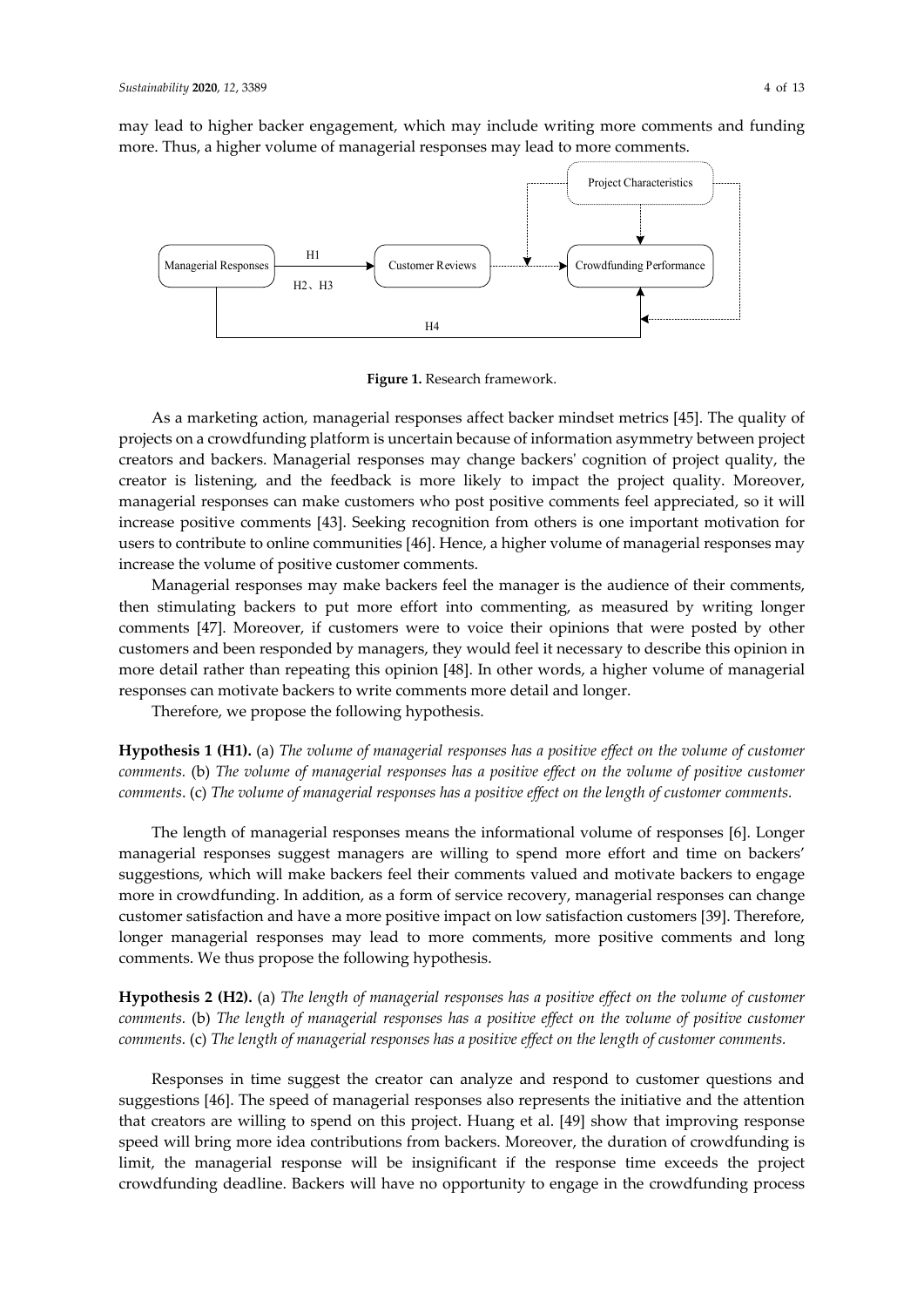once this project ended. Therefore, the speed of managerial responses has a positive effect on backer engagement behavior. We thus propose the following hypothesis.

**Hypothesis 3 (H3).** (a) *The speed of managerial responses has a positive effect on the volume of customer comments.* (b) *The speed of managerial responses has a positive effect on the volume of positive customer comments.* (c) *The speed of managerial responses has a positive effect on the length of customer comments.* 

The backers can learn from other users' comments and gain new knowledge, which affects their feedback to the creators. Hu et al. [50] claim that herding behavior may exist in crowdfunding. In addition, Hence, knowledge sharing from the backers to the creators can further help improve the quality of the proposed products [51]. User-generated content is also a reputation management channel. Backers are increasingly relying on other users' behavior to shape project quality and make contribute decision. Godes [52] shows that persuasive word of mouth is an effective and low-cost advertising way and more word of mouth always leads to higher-quality products.

According to social identity theory, establishing social communities to maintain interaction with backers may impact their brand choices, promote the products, and cultivate brand loyalty [53]. Managerial responding to consumer comments is a useful reputation management strategy [54], which can highlight positive comments and reduce the impact of negative comments, customers are least likely to buy this product if no responses to comment [55]. Managerial responses also can provide more accurate information, reduce information asymmetry and eliminate misunderstanding [38].

Therefore, we propose the following hypothesis.

# **Hypothesis 4 (H4).** *Managerial response has a positive effect on the crowdfunding performance.*

# **4. Research Design**

The data for our study come from the crowdfunding platform of Kickstarter.com, which created for bringing all creatives life. Each project page shows the information about the project, as well as comments and community for backers to communicate with the project creator and other backers. We randomly select 1000 projects from January 2015 to June 2017, which covers all categories in Kickstarter.com, and our data includes the dynamic commercial data, project characteristic information, and the textual data about customers' comments and managerial responses. We use text analysis to quantify customer comments and managerial responses. The length of comments and replies is acquired by calculating the number of words. Using the functions convertToBinaryResponse and convertToDirection with R 3.5.1, we detect the sentiment direction of comments [56].

Table 1 shows the descriptive statistics of project characteristic information, customer comments and managerial responses in our sample. We note that one project in our sample has 11.41 comments with only 2.64 managerial responses on average. The mean of comment length is 201.08; the mean of reply is 278.39. Among all comments in the sample, 64% are positive comments and 15% are negative comments. In addition, the time interval between customer comment and managerial response is 86,219.19 s.

Table 2 present the two-sample t-test results to identify if there are significant differences in managerial responsiveness and customer comments for failed projects and successful projects. Among the 1000 projects, 675 projects have raised enough funding. Projects who reach their preset goal have a larger number of customers' comments, more managerial reply, longer comment words and reply words and faster reply than the failed projects. Overall, successful projects have more managerial responses and customer comments.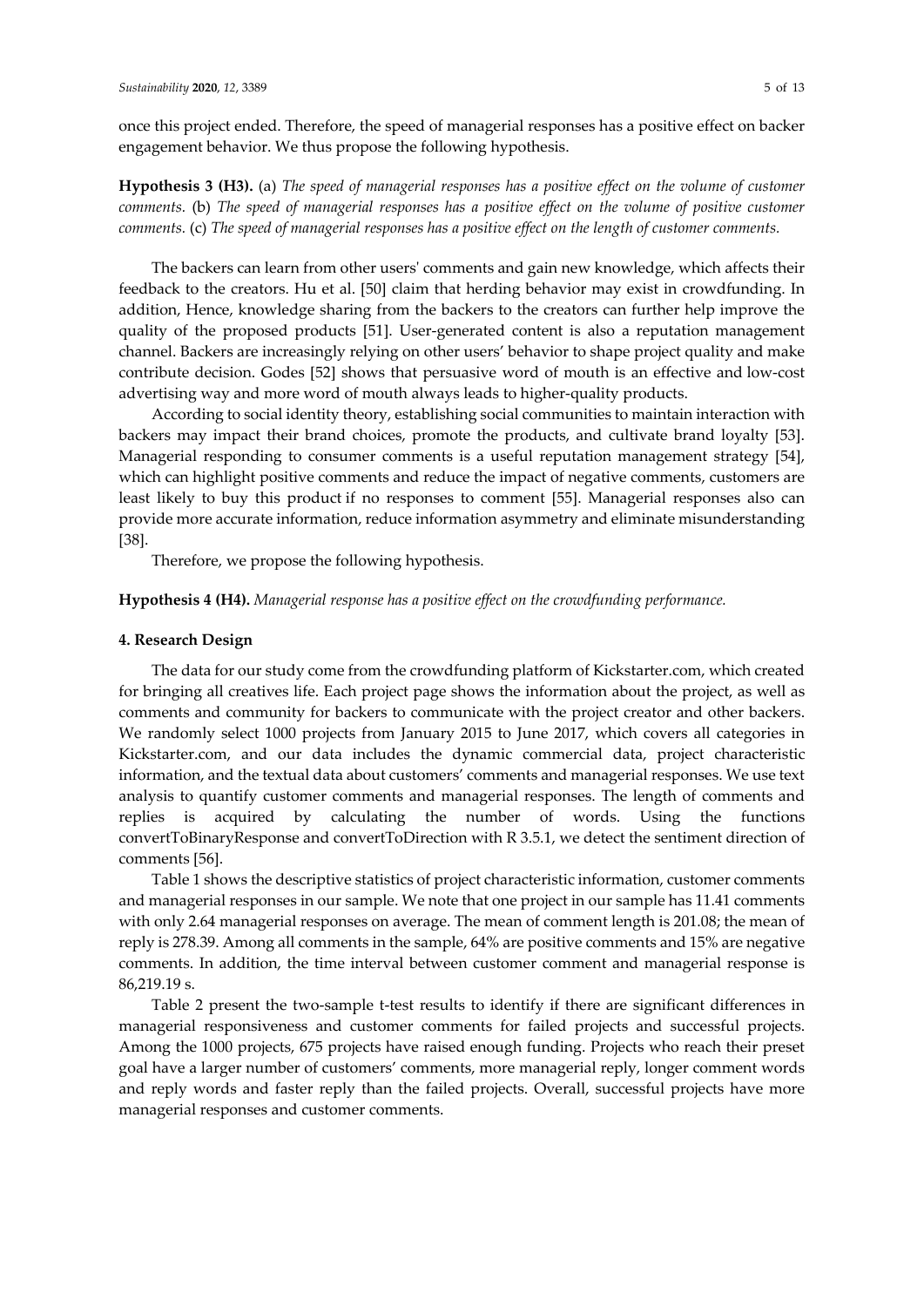| Variable                                   | Mean       | Std. dev.  | Minimum  | Maximum    |
|--------------------------------------------|------------|------------|----------|------------|
| Total_Raised (\$)                          | 14,192.32  | 16,6170.10 | $\theta$ | 5,055,326  |
| Total_Backers                              | 144.40     | 1047.11    | $\Omega$ | 20,787     |
| If_Funded                                  | 0.33       | 0.47       | 0        |            |
| If_Review                                  | 11.41      | 76.34      | $\Omega$ | 1499       |
| If_Reply                                   | 2.64       | 18.14      | $\theta$ | 427        |
| Goal $(\$)$                                | 32,732.09  | 205,163.90 |          | 5,939,971  |
| Duration(days)                             | 33.11      | 11.25      | 2.83     | 60         |
| If_Video                                   | 0.59       | 0.49       | $\theta$ |            |
| ReviewInterval (Review Time-Launched Time) | $2.03e+07$ | $2.59e+07$ | 28,824   | $1.53e+08$ |
| ReviewLength                               | 201.08     | 256.28     | 0        | 5457       |
| PostiveReview                              | 0.64       | 0.48       | $\Omega$ |            |
| NegativeReview                             | 0.15       | 0.35       | $\theta$ |            |
| ReplyInterval (Reply Time-Review Time)     | 86,219.19  | 904,548.50 | 2        | $3.81e+07$ |
| ReplyLength                                | 278.39     | 342.35     | 3        | 4640       |
| ReplyPostive                               | 0.80       | 0.40       | 0        |            |
| ReplyNegtive                               | 0.07       | 0.25       | 0        |            |

**Table 1.** Descriptive statistics of variables.

**Table 2.** Mean values for Kickstarter by funding outcome.

| <b>Variable</b>     | <b>Failed Projects</b> |           | <b>Successful Projects</b> |            | t-test         |
|---------------------|------------------------|-----------|----------------------------|------------|----------------|
|                     | Mean                   | Std. Dev. | Mean                       | Std. Dev.  | Diff(t-test)   |
| Total_Raised (\$)   | 1444.80                | 6080.86   | $4.1e+04$                  | 289,862    | $-3.9e+04$ *** |
| Total_Backers       | 15.02                  | 41.99     | 413.09                     | 1808.24    | $-398.07$ ***  |
| ReviewNumber        | 0.77                   | 6.31      | 33.51                      | 130.99     | $-32.74$ ***   |
| ReviewLength        | 150.14                 | 1503.11   | 6745.91                    | 29,831.51  | $-6.6e+03$ *** |
| TotalPostiveReview  | 0.52                   | 4.58      | 21.47                      | 81.98      | $-20.95$ ***   |
| TotalNegativeReview | 0.11                   | 0.88      | 4.92                       | 21.68      | $-4.82$ ***    |
| ReplyNumber         | 0.30                   | 2.47      | 7.50                       | 31.09      | $-7.20$ ***    |
| ReplyLength         | 83.86                  | 554.11    | 2088.23                    | 9567.53    | $-2.0e+03$ *** |
| ReviewInterval      | $2.3e+06$              | 201,852.2 | $1.3e+07$                  | 1,514,671  | $-1.1e+07$ *** |
| ReplyInterval       | $9.3e+04$              | 9,064,073 | $3.3e+0.5$                 | $2.01e+07$ | $-2.4e+0.5$    |

Notes. Standard errors in parentheses, \*\*\* *p* < 0.01.

We first use Equation (1) to examine the effect of responsiveness on the volume of comments.

$$
ReviewVolume_{it} = \beta_1 ResponseVolume_{i,t-1} + \beta_2ResponseLength_{i,t-1} + \beta_3ResponseSpeed_{i,t-1} + \beta_4 X_{it} + \beta_5 Z_i + \beta_6 Date_{it} + \beta_7 Day_{it} + \mu_i + \nu_{it}
$$
(1)

Where *ReviewVolume<sub>it</sub>* denotes the volume of customer comments of project *i* during *t*th day. *ResponseVolume<sub>i,t-1</sub>*, *ResponseLength<sub>i,t-1</sub>*, *ResponseSpeed<sub>i,t-1</sub>* are the volume of managerial responses, the textual length of managerial responses, and the average time interval between comments and reply of project *i* until its *t*−1th day. *X<sub>it</sub>* is a vector of time-varying control variables, which includes *Total\_Pledged<sub>i,t-1</sub>*, the accumulated fundraising; *Total\_Backers<sub>i,t-1</sub>*, the accumulated backers and *Total Share<sub>i t</sub>*, the accumulated shares via Twitter and Facebook. *Z<sub>i</sub>* is a vector of time-varying control variables, which includes *Category<sub>i</sub>*, the category of project *i*; *Collaborators*<sub>i</sub>, the number of collaborators; *Goal<sub>i</sub>*, the goal of project *i*; *If* \_*Video<sub>i</sub>*, whether or not this project has a video. *Date*<sub>it</sub> and *Day<sub>u</sub>* are the date and the duration of project *i* on its *t*th day, which are used to control time effect.  $\mu_i$  is the time-invariant unobserved project heterogeneity.  $v_i$  represents time-variant unobservable project heterogeneity.

Next, we use Equation (2) to test the effect of responsiveness on the volume of positive customer comments.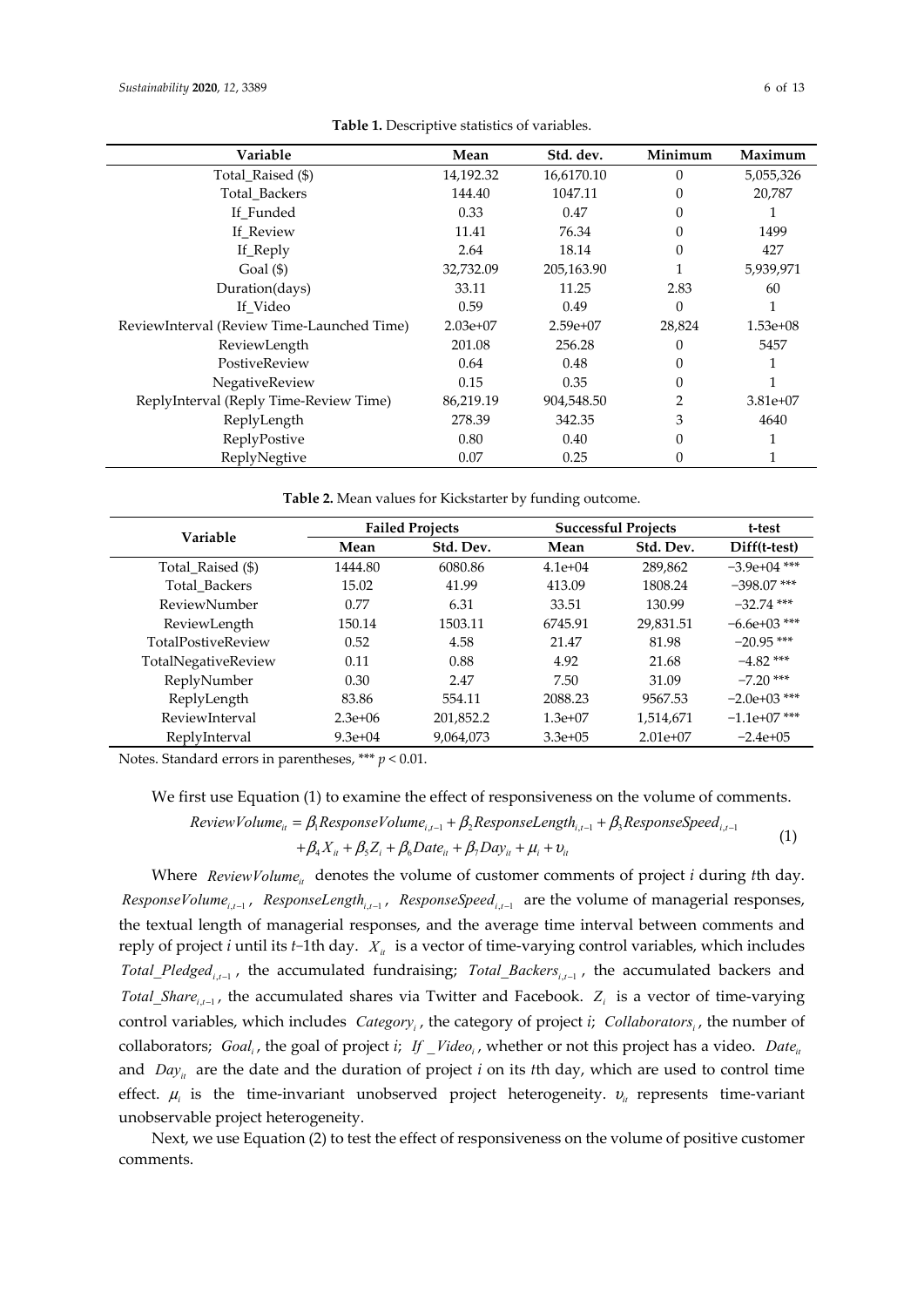PositiveReview<sub>it</sub> = 
$$
\beta_1
$$
ResponseVolume<sub>i,t-1</sub> +  $\beta_2$ ResponseLength<sub>i,t-1</sub> +  $\beta_3$ ResponseSpeed<sub>i,t-1</sub>  
+ $\beta_4 X_{it} + \beta_5 Z_i + \beta_6$ Date<sub>it</sub> +  $\beta_7$ Day<sub>it</sub> +  $\mu_i$  +  $\nu_i$  (2)

Where *PositiveReview<sub>it</sub>* is the volume of positive customer comments of project *i* during its *t*th day. We use Equation (3) to identify the effect of responsiveness on the length of customer comments.

$$
ReviewLength_{ii} = \beta_1 ResponseVolume_{i,i-1} + \beta_2ResponseLength_{i,i-1} + \beta_3ResponseSpeed_{i,i-1} + \beta_4 X_{ii} + \beta_5 Z_i + \beta_6 Date_{ii} + \beta_7 Day_{ii} + \mu_i + \nu_i
$$
\n(3)

In the above equation, *ReviewLength<sub>ii</sub>* is the length of customer comments of project *i* during its *t*th day. We then use Equation (4) to identify the effect of responsiveness and customer comments on the crowdfunding performance.

$$
Pledged_{ii} = \beta_1 ResponseVolume_{i,t-1} + \beta_2ResponseLength_{i,t-1} + \beta_3ResponseSpeed_{i,t-1} + \beta_4 X_{ii} + \beta_5 Z_i + \beta_6 Date_{ii} + \beta_7 Day_{ii} + \mu_i + \nu_i
$$
\n(4)

Where *Pledged<sub>it</sub>* is the fundraising of project *i* during its *t*th day. *ResponseVolume<sub>i.t-1</sub></sup>, ResponseLength<sub>it-1</sub>, ResponseSpeed<sub>it-1</sub>* are the volume of managerial responses, the textual length of managerial responses and the average time interval between comments and reply, respectively.

# **5. Results**

Table 3 shows a two-sample t-test result to identify if there were significant differences in the volume of comments, the volume of positive customer comments, the length of comments, the total fundraising and the total backers between projects with managerial responses and projects with no managerial responses. Projects with managerial responses had 74.83 comments on average, while projects with no managerial responses only had 0.83 comments on average. The mean of comment length of projects with managerial responses was 15,000, while the mean of comment length of projects with no managerial responses was only 150.91. The difference of total raised or total backers between responding projects and non-responding projects was significant.

|                     | If $\mathbb{R}$ eply = 0 |           | If $\text{Reply} = 1$ |           | t-test         |
|---------------------|--------------------------|-----------|-----------------------|-----------|----------------|
| Variable            | Mean                     | Std. Dev. | Mean                  | Std. Dev. | Diff(t-test)   |
| Total_Raised (\$)   | 4670.96                  | 32,276.77 | $7.1e+04$             | 429,131.3 | $-6.7e+04$ *** |
| Total Backers       | 66.01                    | 719.65    | 614.18                | 2081.44   | $-548.18$ ***  |
| ReviewNumber        | 0.83                     | 15.33     | 74.83                 | 186.69    | $-74.00$ ***   |
| ReviewLength        | 150.91                   | 3264.54   | $1.5e+04$             | 43,016.44 | $-1.5e+04$ *** |
| Total PostiveReview | 0.53                     | 9.87      | 48.06                 | 116.51    | $-47.53$ ***   |

**Table 3.** Mean values for Kickstarter by managerial response.

Note: Standard errors in parentheses, \*\*\* *p* < 0.01; Managerial response means whether the creator had provided at least one response to the backers' comment. In this dataset, 143 projects have managerial responses, while 857 projects have no managerial responses.

Column (1) of Table 4 presents the estimates of Equation (1). The results show that the length of responses had a significantly positive effect on the volume of customer comments, supporting Hypothesis 1 (b). The results also show the interval time between managerial responses and the volume customer comment had a significantly negative effect on the volume of customer comments, which supports Hypothesis 1 (c). In addition, the effect of the volume of response on the volume of comments was positive but not significant, which cannot support Hypothesis 1 (a).

Column (2) of Table 4 shows the estimates of Equation (2), which identified the effect of responsiveness on positive customer comments. First, the length of responses had a significantly positive effect on the volume of positive customer comments, supporting Hypothesis 2 (b). Second, the results also show the interval time between managerial response and customer comment had a significantly negative effect on the volume of positive customer comments, which supports Hypothesis 2 (c). Third, the effect of the volume of response on the volume of positive comments was positive but not significant, which cannot support Hypothesis 2 (a).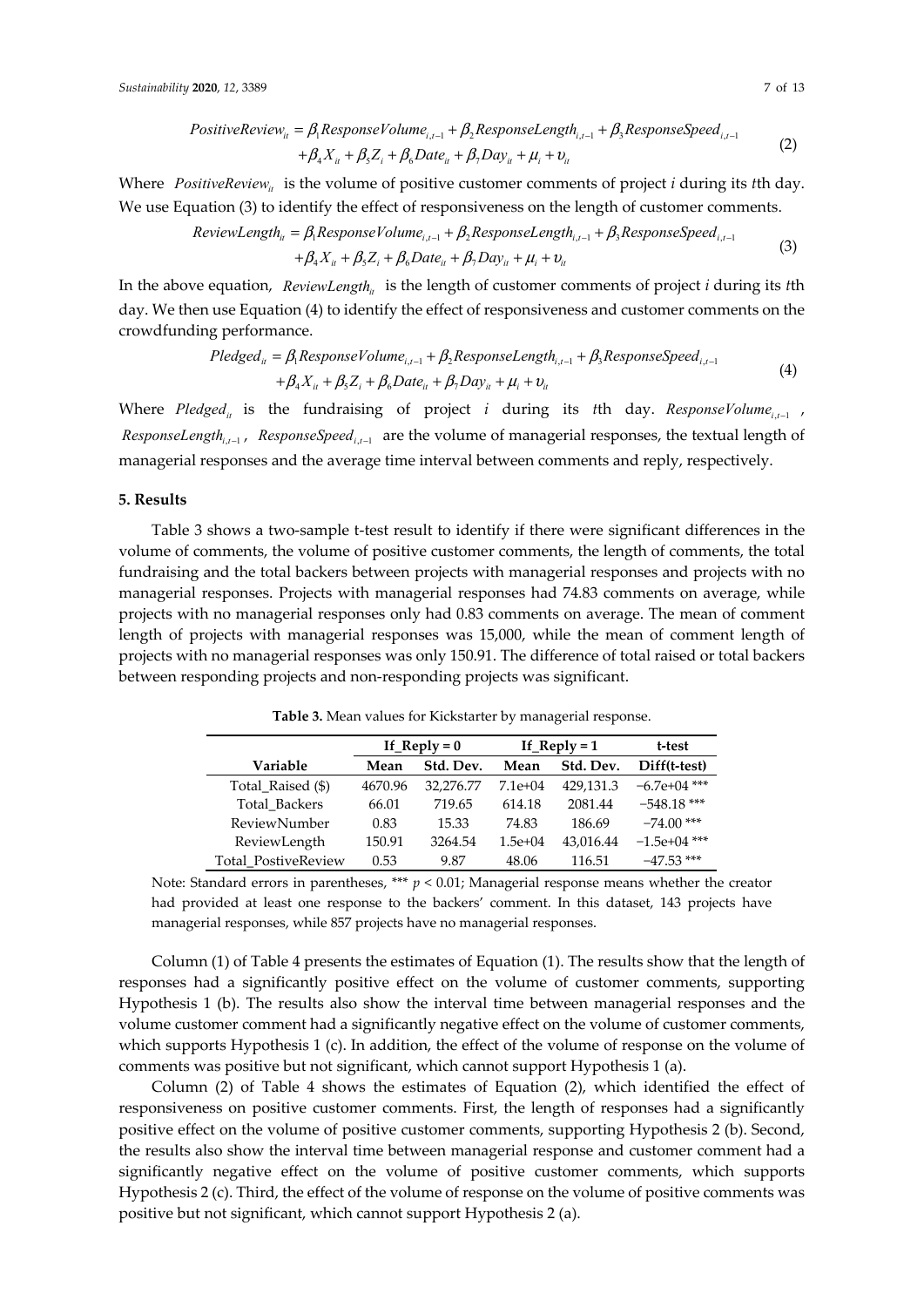In addition, we also examine the effect of responsiveness on the length of customer comments. Column (3) of Table 4 reveals the estimates of Equation (3). The length of responses had a significantly positive effect on the length of customer comments, supporting Hypothesis 3 (b). The results also show the interval time between managerial responses and the length of customer comment had a significantly negative effect on the volume of customer comments, which supports Hypothesis 3 (c). Moreover, the effect of the volume of response on the length of comments was positive but not significant, which cannot support Hypothesis 3 (a).

|                                   | (1)                 | (2)           | (3)          |
|-----------------------------------|---------------------|---------------|--------------|
| Variable                          | <b>ReviewVolume</b> | PostiveReview | ReviewLength |
| $ResponseVolume_{i,t-1}$          | $1.10e - 06$        | 5.81e-07      | 0.0002       |
|                                   | (0.000)             | (0.000)       | (0.000)      |
| $Responsiblengh$ <sub>i.t-1</sub> | $1.775**$           | 1.494 ***     | 405.832**    |
|                                   | (0.710)             | (0.502)       | (203.001)    |
| $ResponsibleInterval_{i,t-1}$     | $-1.603$ ***        | $-0.972**$    | $-193.613*$  |
|                                   | (0.557)             | (0.388)       | (115.345)    |
| Total Pledged <sub>it-1</sub>     | 0.000               | 0.000         | 0.004        |
|                                   | (0.000)             | (0.000)       | (0.007)      |
| Total Backers <sub>i.t-1</sub>    | $0.022*$            | $0.015*$      | $3.920**$    |
|                                   | (0.012)             | (0.008)       | (1.803)      |
| Total Share $_{i,t-1}$            | 0.015               | 0.010         | 2.219        |
|                                   | (0.013)             | (0.009)       | (1.877)      |
| Intercept                         | $4.446$ ***         | 2.820 ***     | 472.120**    |
|                                   | (1.243)             | (0.855)       | (209.461)    |
| Time Effect                       | Yes                 | Yes           | Yes          |
| N                                 | 1092                | 1092          | 1092         |
| $R^2$                             | 0.056               | 0.059         | 0.043        |
| $\rm F$                           | 18.393              | 20.077        | 22.733       |
| p                                 | 0.000               | 0.000         | 0.000        |

**Table 4.** The effect of responses on customer comment.

Note: Standard errors in parentheses, \*  $p$  < 0.1, \*\*  $p$  < 0.05, \*\*\*  $p$  < 0.01; ResponseInterval<sub>ide</sub> was regarded as the proxy variable of  $ResposeSpeed_{i,i-1}$ , which means the time intervals between managerial responses and customer comments, which represent the response speed of the creator.

Table 5 shows the estimates of Equation (4). The length of responses, the speed of responses and the volume of responses have a significantly positive effect on the final crowdfunding performance. These estimates were consistent with the hypothesis of managerial responses have a significantly positive effect on crowdfunding performance.

### **6. Robustness Checks**

Table 6 shows two-sample t-test results to identify if there were significant differences in the total fundraising, whether funding success, funding complete ration and the total backers between projects with customer comments and projects with no customer comments. The mean of amount pledged of projects with customer comments was 58,000, while the mean of amount pledged of projects with no customer comments was only 3807.46. Sixty-eight percent of projects with customer comments crowdfunding success, while only 24% of non-commenting projects crowdfunding success. The difference in total backers between commenting projects and non-commenting projects was also significant.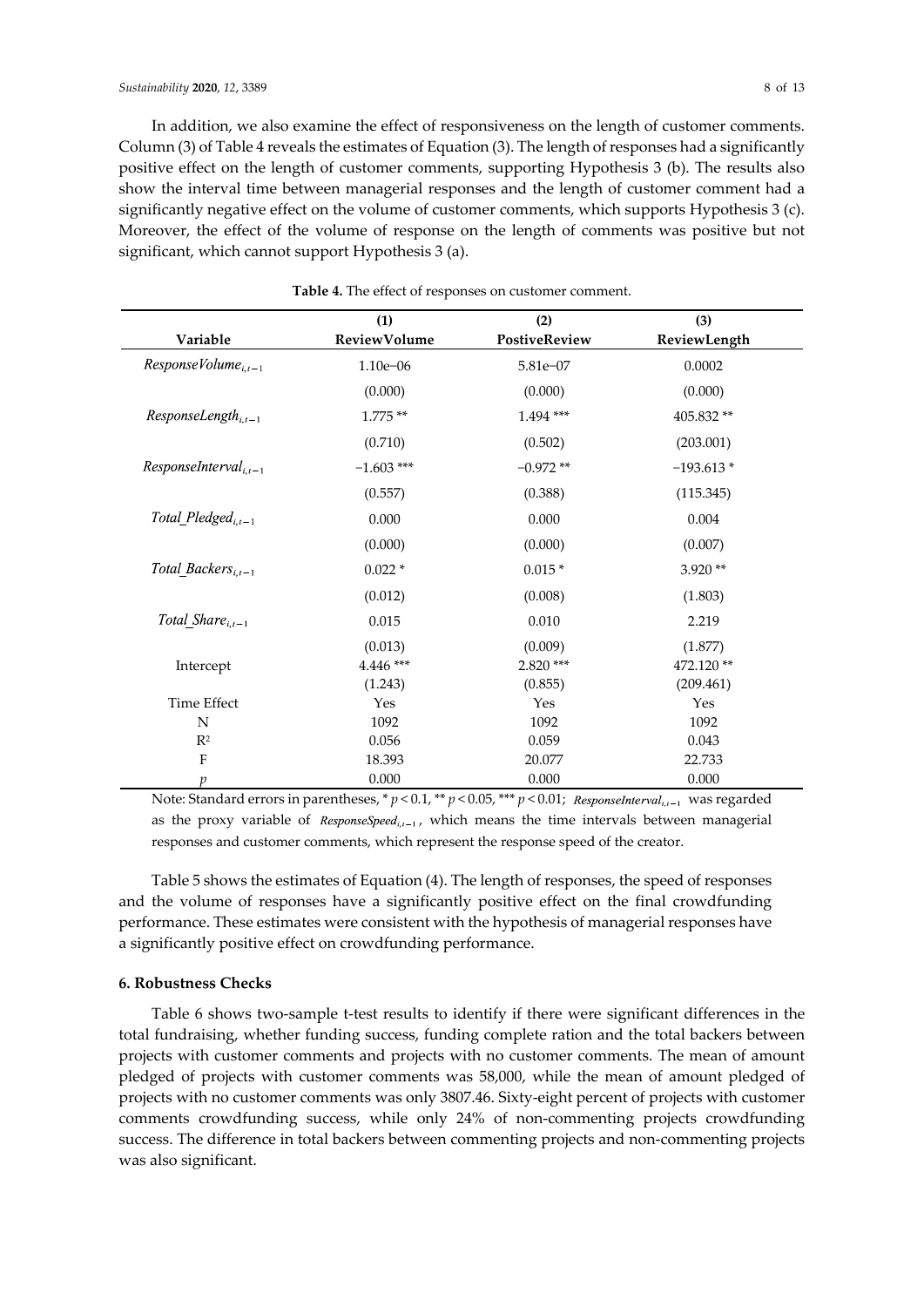| Variable                       | (1)           | (2)             | (3)        | (4)          | (5)         |
|--------------------------------|---------------|-----------------|------------|--------------|-------------|
| $ResponseVolume_{i,t-1}$       | $581.583$ *** | 316.603**       |            |              | 478.227***  |
|                                | (130.549)     | (134.250)       |            |              | (116.713)   |
| $Responsiblength_{i,t-1}$      | $1.449**$     |                 | $1.139**$  |              | 0.492       |
|                                | (0.714)       |                 | (0.567)    |              | (0.582)     |
| $ResponsibleInterval_{i,t-1}$  | $-0.003$      |                 |            | $-0.004$ *** | $-0.003*$   |
|                                | (0.002)       |                 |            | (0.002)      | (0.002)     |
| $Update_{i,t-1}$               |               | $-108.230$ ***  | 212.438*** | 215.956***   | 235.718***  |
|                                |               | (12.136)        | (23.609)   | (23.628)     | (24.087)    |
| Total_Share $_{i,t-1}$         |               | 18.776***       | 103.873*** | 103.597***   | 104.556 *** |
|                                |               | (2.151)         | (2.900)    | (2.899)      | (2.900)     |
| Total Pledged <sub>it-1</sub>  |               | $0.073$ ***     | $-0.009*$  | $-0.010$ **  | $-0.010$ ** |
|                                |               | (0.001)         | (0.005)    | (0.005)      | (0.005)     |
| Total Backers <sub>i.t-1</sub> |               | $-1.979$ ***    | $0.770$ ** | $0.756$ **   | $0.914***$  |
|                                |               | (0.184)         | (0.311)    | (0.310)      | (0.312)     |
| Intercept                      | 537.859 ***   | $-2.96e+03$ *** | 1410.953   | 1406.963     | 1276.773    |
|                                | (139.792)     | (840.037)       | (1719.960) | (1718.887)   | (1716.212)  |
| <b>Time Effect</b>             | No            | Yes             | Yes        | Yes          | Yes         |
| N                              | 3670          | 33,269          | 3670       | 3670         | 3670        |
| $R^2$                          | 0.012         | 0.479           | 0.424      | 0.425        | 0.428       |
| $\rm F$                        | 13.844        | 846.552         | 73.938     | 74.071       | 70.972      |
| $\boldsymbol{p}$               | 0.000         | 0.000           | 0.000      | 0.000        | 0.000       |

**Table 5.** The effect of responses on crowdfunding performance.

Note: Standard errors in parentheses, \* *p* < 0.1, \*\* *p* < 0.05, \*\*\* *p* < 0.01.

**Table 6.** Mean values for Kickstarter by customer comments.

| Variable          | If Review=0 |           | If Review=1 | t-test    |               |
|-------------------|-------------|-----------|-------------|-----------|---------------|
|                   | Mean        | Std. Dev. | Mean        | Std. Dev. | Diff(t-test)  |
| If Funded         | 0.24        | 0.43      | 0.68        | 0.68      | $-0.44***$    |
| Complete_Ratio    | 1.77        | 29.00     | 4.37        | 4.37      | $-2.61$       |
| Total Raised (\$) | 3807.46     | 29,963.59 | $5.8e+04$   | 57,895.28 | $-5.4e+04***$ |
| Total Backers     | 61.09       | 738.14    | 494.97      | 494.97    | $-433.88***$  |

Notes. Standard errors in parentheses,  $* p < 0.1$ ,  $** p < 0.05$ ,  $*** p < 0.01$ ; If Review was a dummy variable, demonstrating whether a project had customer reviews, which takes 0 if a project had no reviews and takes 1 if a project had at least one customer review. In this dataset, 192 projects have customer reviews, while 857 projects have no customer reviews.

So far, we have been using the incremental amount pledged at time  $t$  as the dependent variable. We now use an alternative variable, the incremental backers. Then, we estimate Equation (5) using a negative binomial estimator, because the increased backers were count data.

$$
Backers_{ii} = \beta_1 ResponseVolume_{i,t-1} + \beta_2ResponseLength_{i,t-1} + \beta_3ResponseSpeed_{i,t-1} + \beta_4 X_{ii} + \beta_5 Z_i + \beta_6 Date_{ii} + \beta_7 Day_{ii} + \mu_i + \nu_i
$$
\n(5)

Where *Backers<sub>it</sub>* is the backers of project *i* during its *t*th day.  $Z_i$  is a vector of time-varying control variables, which includes *Goal<sub>i</sub>*, the fund-raising goals of project *i*; *Duration<sub>i</sub>*, the length of project *i* in days; If *Video* , whether or not this project had a video when it launched.

Table 7 reports the estimation results when we include the interactive items between the project features and responsiveness (the volume of managerial responses, the length of responses and the speed of responses). Compared with Table 5, the responsiveness had the same sign.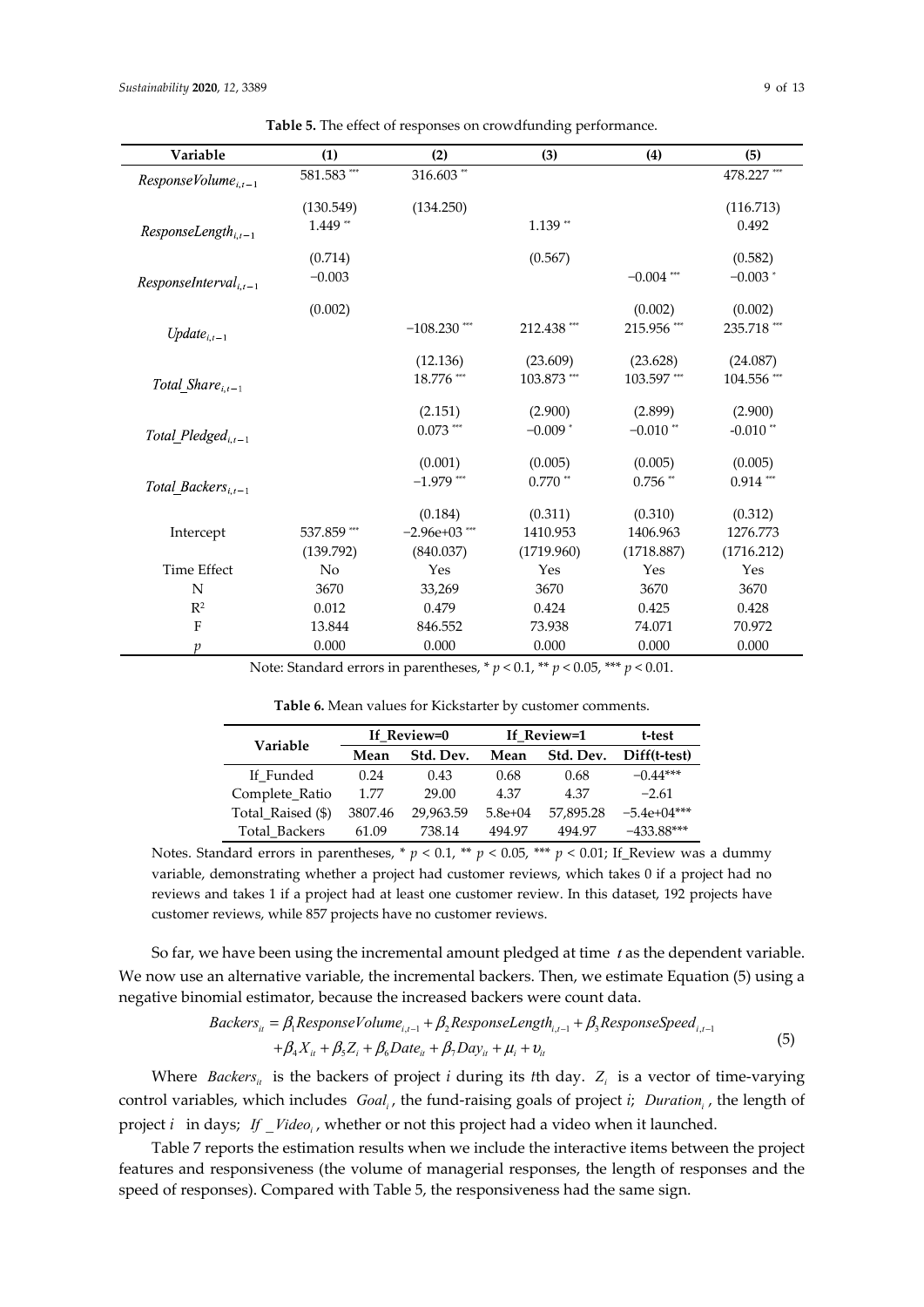Crowdfunding platform offers users an online community, which allows creators and backers to communicate and exchange ideas. Peer backer behavior and creator responses were transparent to all potential backers, and customer engagement and managerial responses were effective advertising strategies to improve crowdfunding performance. We find evidence that the length and the speed of responses have a positive effect on the volume of comments, the volume of positive comments and the length of comments. Moreover, managerial responses and customer engagement have a positive effect on crowdfunding performance. The managerial response was an effective channel to improve customer engagement and crowdfunding performance, but this effect may vary across different project features.

| Variable                       | (1)         | (2)      | (3)          | (4)          | (5)          |
|--------------------------------|-------------|----------|--------------|--------------|--------------|
| $ResponseVolume_{i,t-1}$       | $0.400$ *** | 0.021    |              |              | $0.262$ ***  |
|                                | (0.130)     | (0.157)  |              |              | (0.035)      |
| $Responsibleingth_{i,t-1}$     | $0.004**$   |          | $0.002*$     |              | $0.001$ ***  |
|                                | (0.002)     |          | (0.001)      |              | (0.000)      |
| $Responselnterval_{i,t-1}$     | $-0.000$    |          |              | $-0.000$ *** | $-0.000$     |
|                                | (0.000)     |          |              | (0.000)      | (0.000)      |
| $Update_{i,t-1}$               |             | 0.008    | $0.090**$    | $-0.023$     | $-0.009$     |
|                                |             | (0.022)  | (0.041)      | (0.009)      | (0.009)      |
| Total Share $_{i,t-1}$         |             | 0.000    | $-0.001$     | $0.004$ ***  | $0.004$ ***  |
|                                |             | (0.005)  | (0.002)      | (0.000)      | (0.000)      |
| Total_Pledged <sub>i,t-1</sub> |             | $-0.000$ | $-0.001$ *** | $-0.001$ *** | $-0.001$ *** |
|                                |             | (0.000)  | (0.000)      | (0.000)      | (0.000)      |
| Total_Backers $_{i,t-1}$       |             | 0.000    | $-0.000$     | $-0.000$ *** | $-0.000$ *** |
|                                |             | (0.000)  | (0.000)      | (0.000)      | (0.000)      |
| Intercept                      |             |          |              | $1.069***$   | $1.022$ ***  |
|                                |             |          |              | (0.341)      | (0.339)      |
| <b>Time Effect</b>             | No          | Yes      | Yes          | Yes          | Yes          |
| N                              | 3607        | 26,785   | 3607         | 3607         | 3607         |
| $\mathcal{D}$                  | 0.000       | 0.000    | 0.000        | 0.000        | 0.000        |

**Table 7.** Effects of responses on crowdfunding performance.

Note: Standard errors in parentheses, \* *p* < 0.1, \*\* *p* < 0.05, \*\*\* *p* < 0.01.

The interactive activities of managerial responses and customer engagement may lead to the sustainable development of crowdfunding platforms. For example, the project creator could benefit from the feedback from project backers and managerial responses may improve backers' cognition of project reliability. This dynamic knowledge sharing process increases the amount pledged and improves the project quality, which may attract more users and bring higher profits to crowdfunding platforms. Moreover, the sustainable running of crowdfunding platforms could promote regional innovation development and spur economic growth.

There are a few limitations to our research that could be opportunities for exploration in the future. First, the dataset comes from a single platform. Further researches should collect data from various information channels and different online platforms. Second, future researches examining how the relationship between managerial responses and user-generated content varies across different project characteristics could explore this further.

**Author Contributions:** X.T. conceived and designed the experiments; Y.S. performed the experiments; X.T. and Y.S. analyzed the data; X.T. contributed reagents/materials/analysis tools; Y.S. wrote the paper.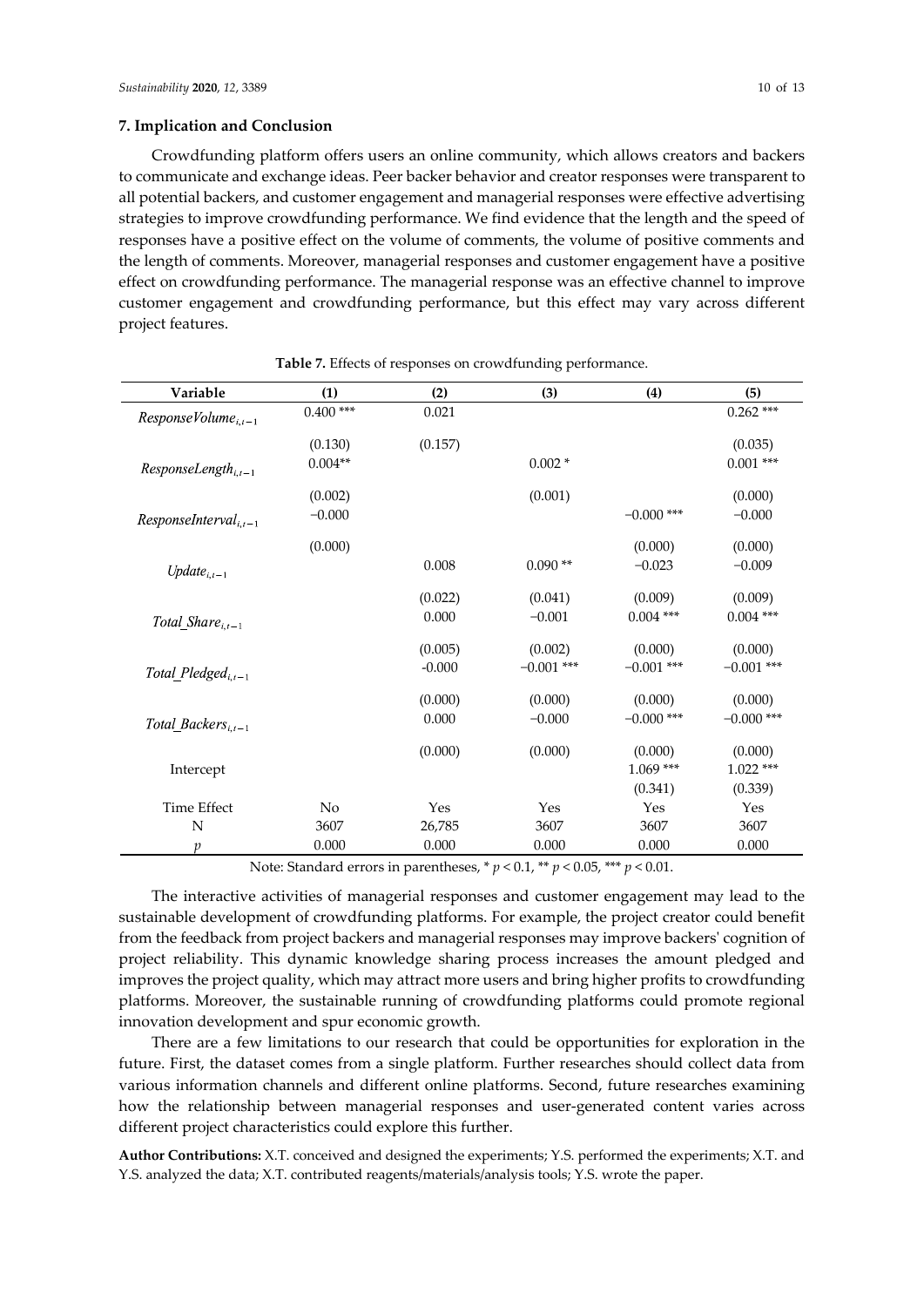**Funding:** The authors are listed in alphabetical order. This project was funded by National Natural Science Foundation of China (71932002) and University of Chinese Academy of Sciences (Y8540XX162).

**Conflicts of Interest:** The authors declare no conflict of interest.

# **References**

- 1. Bargain, O.; Cardebat, J.M.; Vignolles, A. Crowdfunding in the wine industry. *J. Wine Econ.* **2018**, *13*, 57–82.
- 2. Sorenson, O.; Assenova, V.; Li, G.C.; Boada, J.; Fleming, L.; Fleming, L. Expand inovation finance via crowdfunding. *Science* **2016**, *354*, 1526–1528.
- 3. Sheng, J.; Amankwah-Amoah, J.; Wang, X. Technology in the 21st century: New challenges and opportunities. *Technol. Forecast. Soc*. **2019**, *143*, 321–335.
- 4. Friedkin, N.E. *A Structural Theory of Social Influence*; Cambridge University Press: Cambridge, UK, 1998.
- 5. Sheng, J. Being active in online communications: Firm responsiveness and customer engagement behaviour. *J. Interact. Mark.* **2019**, *46*, 40–51.
- 6. Luo, X.; Zhang, J.; Duan, W. Social media and firm equity value. *Inform. Syst. Res.* **2013**, *24*, 146–163.
- 7. Colicev, A.; O'Connor, P.; Vinzi, V.E. Is investing in social media really worth it? How brand actions and user actions influence brand value. *Serv. Sci.* **2016**, *8*, 152–168.
- 8. Fossen, B.L.; Schweidel, D.A. Measuring the Impact of Product Placement with Brand-Related Social Media Conversations and Website Traffic. *Market. Sci*. **2019**, *38*, 481–499.
- 9. Li, X. Impact of average rating on social media endorsement: The moderating role of rating dispersion and discount threshold. *Inform. Syst. Res.* **2018**, *29*, 739–754.
- 10. Lobel, I.; Sadler, E.; Varshney, L.R. Customer referral incentives and social media. *Manag. Sci*. **2017**, *63*, 3514–3529.
- 11. Albuquerque, P.; Pavlidis, P.; Chatow, U.; Chen, K.Y.; Jamal, Z. Evaluating promotional activities in an online two-sided market of user-generated content. *Market. Sci*. **2012**, *31*, 406–432.
- 12. Timoshenko, A.; Hauser, J.R. Identifying customer needs from user-generated content. *Market. Sci.* **2019**, *38*, 1–20.
- 13. Tirunillai, S.; Tellis, G.J. Does chatter really matter? Dynamics of user-generated content and stock performance. *Market. Sci*. **2012**, *31*, 198–215.
- 14. Yuan, H.; Lau, R.Y.; Xu, W. The determinants of crowdfunding success: A semantic text analytics approach. *Decis. Support Syst*. **2016**, *91*, 67–76.
- 15. Mitra, T.; Gilbert, E. February. The language that gets people to give: Phrases that predict success on kickstarter. In Proceedings of the 17th ACM Conference on Computer Supported Cooperative Work & Social Computing, Baltimore, MD, USA, 15–19 February 2014; pp. 49–61.
- 16. Rhue, L.; Clark, J. The consequences of authenticity: Quantifying racial signals and their effects on crowdfunding success. *Work. Pap.* **2018**, doi:10.2139/ssrn.2837042.
- 17. Hu, M. *Sharing Economy: Making Supply Meet Demand*; Springer: Cham, Switzerland, 2019.
- 18. Burtch, G.; Ghose, A.; Wattal, S. The hidden cost of accommodating crowdfunder privacy preferences: A randomized field experiment. *Manag. Sci.* **2015**, *61*, 949–962.
- 19. Du, Z.; Li, M.; Wang, K. "The more options, the better?" Investigating the impact of the number of options on backers' decisions in reward-based crowdfunding projects. *Inf. Manag*. **2019**, *56*, 429–444.
- 20. Hong, Y.; Hu, Y.; Burtch, G. Embeddedness, pro-sociality, and social influence: Evidence from online crowdfunding, *MIS. Quart*. **2018**, *42*, 1211–1224.
- 21. Liang, T.P.; Wu, S.P.J.; Huang, C. Why funders invest in crowdfunding projects: Role of trust from the dualprocess perspective. *Inform. Manag.* **2019**, *56*, 70–84.
- 22. Motylska-Kuzma, A. Crowdfunding and sustainable development. *Sustainability* **2018**, *10*, 4650.
- 23. Younkin, P.; Kuppuswamy, V. The colorblind crowd? Founder race and performance in crowdfunding. *Manag. Sci*. **2018**, *64*, 3269–3287.
- 24. Lin, M.; Viswanathan, S. Home bias in online investments: An empirical study of an online crowdfunding market. *Manag. Sci*. **2015**, *62*, 1393–1414.
- 25. Kang, L.; Jiang, Q.; Tan, C.H. Remarkable advocates: An investigation of geographic distance and social capital for crowdfunding. *Inform. Manag*. **2017**, *54*, 336–348.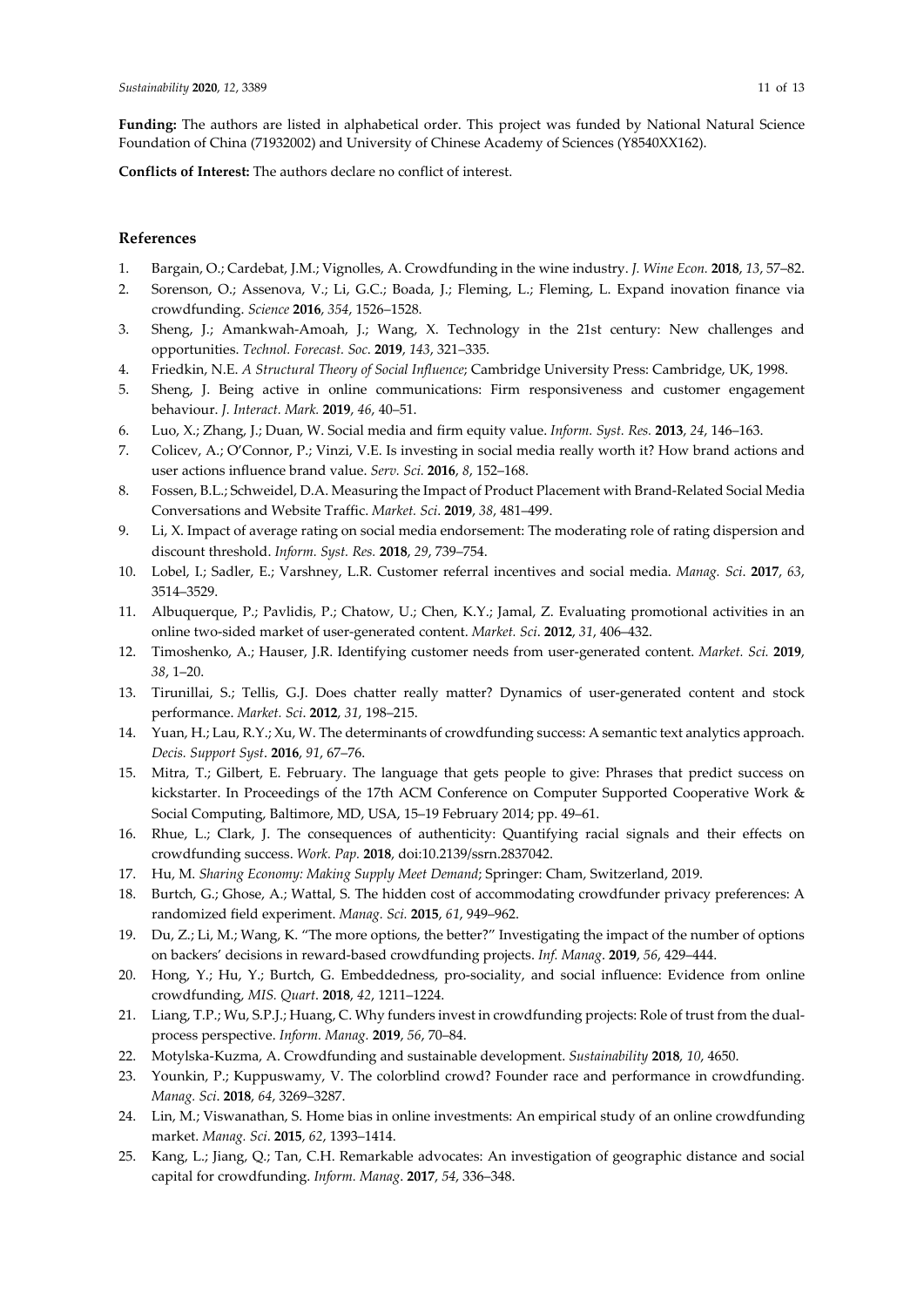- 26. Burtch, G.; Ghose, A.; Wattal, S. Cultural differences and geography as determinants of online pro-social lending. *MIS. Quart*. **2014**, *38*, 773–794.
- 27. Kim, K.; Hann, I.H. Crowdfunding and the democratization of access to capital—an illusion? Evidence from housing prices. *Inform. Syst. Res*. **2019**, *30*, 276–290.
- 28. Lukyanenko, R.; Parsons, J.; Wiersma, Y.F. The IQ of the crowd: Understanding and improving information quality in structured user-generated content. *Inform. Syst. Res*. **2014**, *25*, 669–689.
- 29. Lukyanenko, R.; Parsons, J.; Wiersma, Y.; Wachinger, G.; Huber, B.; Meldt, R. Representing crowd knowledge: Guidelines for conceptual modeling of user-generated content. *J. Assoc. Inf. Syst.* **2017**, *18*, 297– 339.
- 30. Rathore, A.K.; Kar, A.K.; Ilavarasan, P.V. Social media analytics: Literature review and directions for future research. *Decis. Anal*. **2017**, *14*, 229–249.
- 31. Goh, K.Y.; Heng, C.S.; Lin, Z. Social media brand community and consumer behavior: Quantifying the relative impact of user- and marketer-generated content. *Inform. Syst. Res*. **2013**, *24*, 88–107.
- 32. Vázquez, S.; Muñoz-García, Ó.; Campanella, I.; Poch, M.; Fisas, B.; Bel, N.; Andreu, G. A classification of user-generated content into consumer decision journey stages. *Neural Netw.* **2014**, *58*, 68–81.
- 33. Luca, M. User-generated content and social media. *Handb Media Econ.* **2015**, *1*, 563–592.
- 34. Huang, N.; Hong, Y.; Burtch, G. Social network integration and user content generation: Evidence from natural experiments. *MIS. Quart*. **2017**, *41*, 1035–1058.
- 35. Lehner, O.M. Crowdfunding social ventures: A model and research agenda. *Venture Cap*. **2013**, *15*, 289–311.
- 36. Bi, S.; Liu, Z.; Usman, K. The influence of online information on investing decisions of reward-based crowdfunding. *J. Bus. Res*. **2017**, *71*, 10–18.
- 37. Heinonen, K. Consumer activity in social media: Managerial approaches to consumers' social media behavior. *J. Consum. Behav*. **2011**, *10*, 356–364.
- 38. Wang, N.; Li, Q.; Liang, H.; Ye, T.; Ge, S. Understanding the importance of interaction between creators and backers in crowdfunding success. *Electron. Commer. Res. A* **2018**, *27*, 106–117.
- 39. Gu, B.; Ye, Q. First step in social media: Measuring the influence of online management responses on customer satisfaction. *Prod. Oper. Manag*. **2014**, *23*, 570–582.
- 40. Nania, R.M.; Sulung, L.A.K. The management of reputation and activeness of crowdfunding players in emerging market countries. *Pol. J. Manag. Stud.* **2019**, *19*, 298–308.
- 41. Aral, S.; Dellarocas, C.; Godes, D. Introduction to the special issue—Social media and business transformation: A framework for research. *Inform. Syst. Res.* **2013**, *24*, 3–13.
- 42. Sheng, J.; Amankwah-Amoah, J.; Wang, X.; Khan, Z. Managerial responses to online reviews: A text analytics approach. *Br. J. Manag*. **2019**, *30*, 315–327.
- 43. Chen, W.; Gu, B.; Ye, Q.; Zhu, K.X. Measuring and managing the externality of managerial responses to online customer reviews. *Inform. Syst. Res*. **2019**, *30*, 81–96.
- 44. Xie, K.L.; Zhang, Z.; Zhang, Z.; Singh, A.; Lee, S.K. Effects of managerial response on consumer eWOM and hotel performance. *Int. J. Contemp. Hosp. Manag*. **2016**, *28*, 2013–2034.
- 45. Chevalier, J.A.; Dover, Y.; Mayzlin, D. Channels of impact: User reviews when quality is dynamic and managers respond. *Market. Sci.* **2018**, *37*, 688–709.
- 46. Srinivasan, S.; Vanhuele, M.; Pauwels, K. Mind-set metrics in market response models: An integrative approach. *J. Mark. Res*. **2011**, *47*, 672–684.
- 47. Yang, M.; Zheng, Z.; Mookerjee, V. Prescribing response strategies to manage customer opinions: A stochastic differential equation approach. *Inform. Syst. Res.* **2019**, *30*, 351–374.
- 48. Goes, P.B.; Lin, M.; Au Yeung, C.M. "Popularity effect" in user-generated content: Evidence from online product reviews*. Inform. Syst. Res*. **2014**, *25*, 222–238.
- 49. Huang, Y.; Vir Singh, P.; Srinivasan, K. Crowdsourcing new product ideas under consumer learning. *Manag. Sci.* **2014**, *60*, 2138–2159.
- 50. Hu, M.; Li, X.; Shi, M. Product and pricing decisions in crowdfunding. *Market. Sci.* **2015**, *34*: 331–345.
- 51. Chu, C.C.; Cheng, Y.F.; Tsai, F.S.; Tsai, S.B.; Lu, K.H. Open innovation in crowdfunding context: Diversity, knowledge, and networks. *Sustainability* **2019**, *11*, 180.
- 52. Godes, D. Product policy in markets with word-of-mouth communication. *Manag. Sci*. **2017**, *63*, 267–278.
- 53. Chen, M.H.; Tsai, K.M. An empirical study of brand fan page engagement behaviors. *Sustainability* **2020**, *12*, 434.